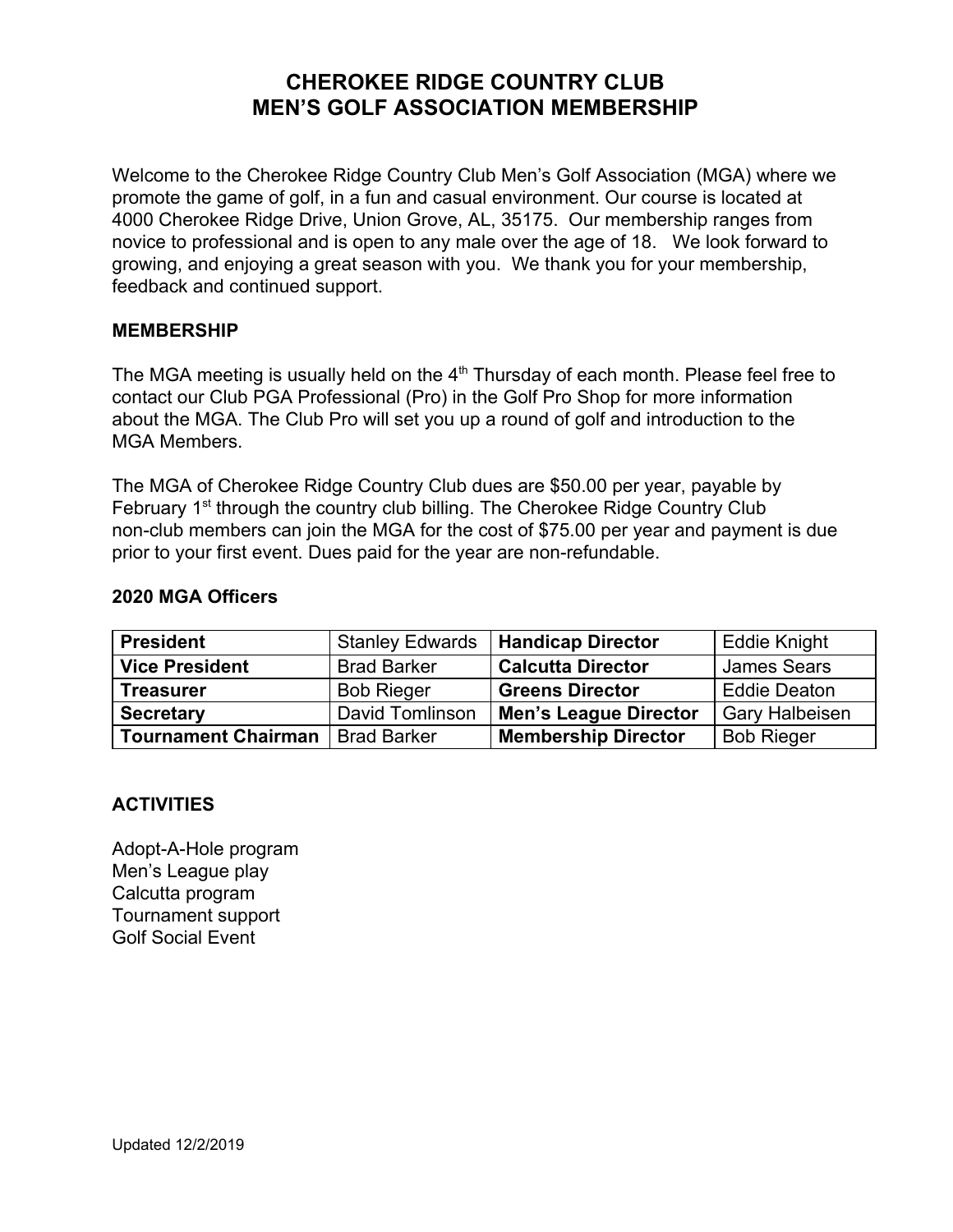# **The Men's Golf Association of Cherokee Ridge Country Club Bylaws**

### **ARTICLE I – NAME**

The name of this organization shall be "Men's Golf Association of Cherokee Ridge Country Club" (hereafter referred to as the "Association").

### **ARTICLE II – PURPOSE**

The purpose for which this club has been formed is to promote the sport of golf at Cherokee Ridge Country Club in Union Grove, AL, according to the bylaws and the rules of golf.

### **ARTICLE III – MEMBERSHIP**

Any male member of Cherokee Ridge Country Club and his son(s) and/or grandson(s) shall be eligible for membership in the Association, provided such member is in good standing.

A. Such son(s) or grandson(s) shall be at least 18 years old but no older than 25.

B. Such son(s) or grandson(s) shall be assessed the full dues of a member as provided in ARTICLE IX – DUES.

C. Such sons or grandsons shall establish and maintain a valid USGA handicap.

### **ARTICLE IV – OFFICERS**

A. The officers of the Association shall be President, Vice President, Secretary, Treasurer and Tournament Chairman.

B. President - The powers and duties of the President are:

a) Exercise general supervision over the business and affairs of this club. Preside at all meetings of this club and Board of Directors. Call all meetings as required. Make appointments (including committees) as required. Co-sign checks issued by the Treasurer as required.

b) Report the business of this club to the membership at the regularly scheduled meetings.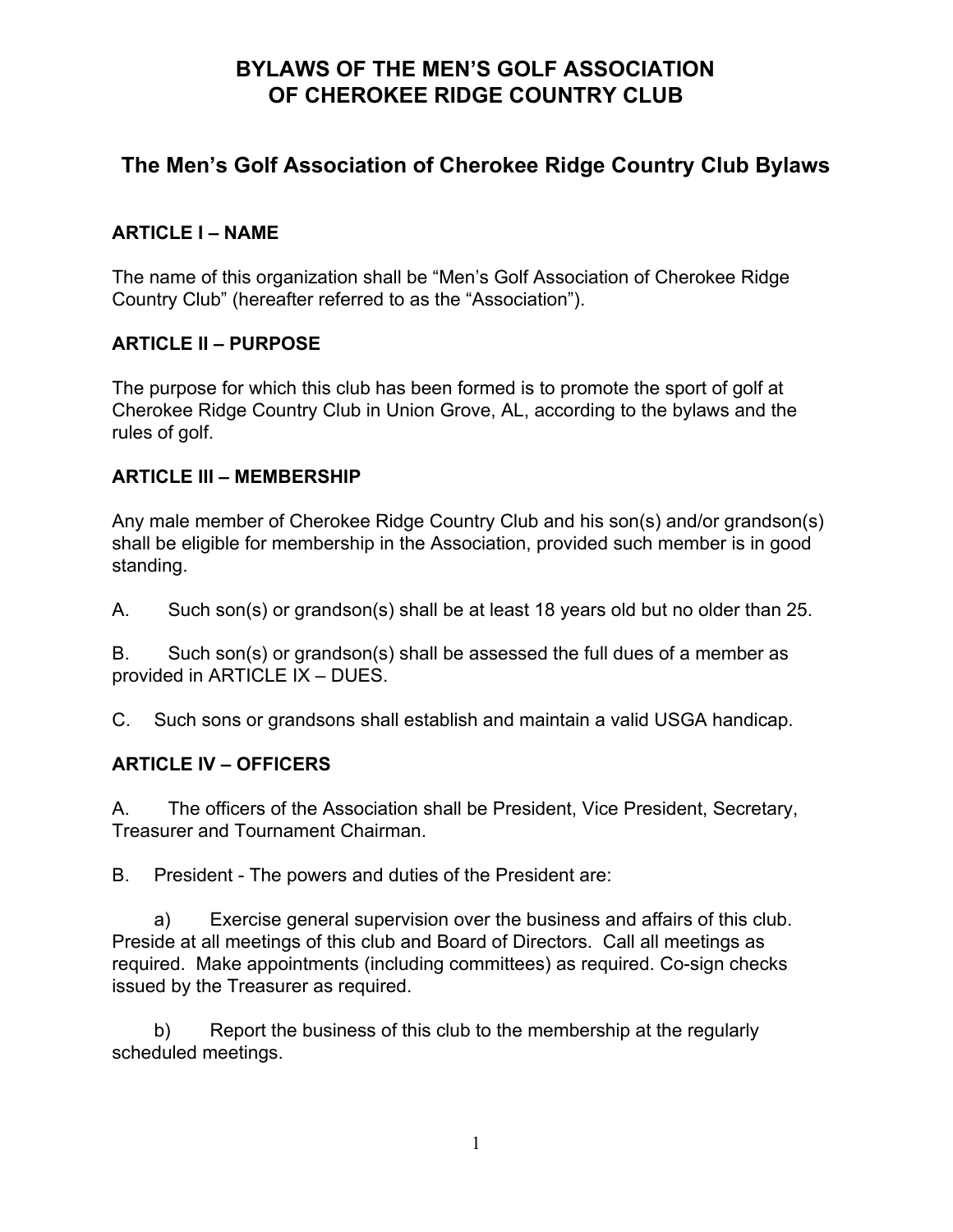c) Appoint a committee of three (3) members to conduct a year-end audit of the books and records of this club. The audit shall be conducted and results reported to the membership at the next scheduled meeting.

d) Establish and post a budget report for the fiscal year by February 15. The budget may be revised at the discretion of the Board of Directors any time during the fiscal year.

e) Assist the Tournament Chairman in the planning and running of club tournaments.

C. Vice President - The powers and duties of the Vice President are:

a) In case of the absence of the President, he shall take his place and perform his duties.

b) Chair committee as required for any social activities this club may want to entertain.

c) Co-sign checks issued by the Treasurer as required.

d) Assist the Tournament Chairman in the planning and running of club tournaments.

D. Treasurer - The powers and duties of the Treasurer are:

a) To receive and safely keep all monies of this club and deposit same in such bank as the Board of Directors may designate.

b) Co-sign all checks with at least one (1) other Board Member; assure all expenditures are made by check only.

c) To keep a full and accurate account of the receipts and disbursements of this club, and to render to the Board of Directors, upon demand, a statement of accounts of the financial condition of this club. Maintain a voucher for all indebtedness which is paid or to be paid until audited.

d) Assist the Tournament Chairman in the planning and running of club tournaments.

E. Secretary - The powers and duties of the Secretary are: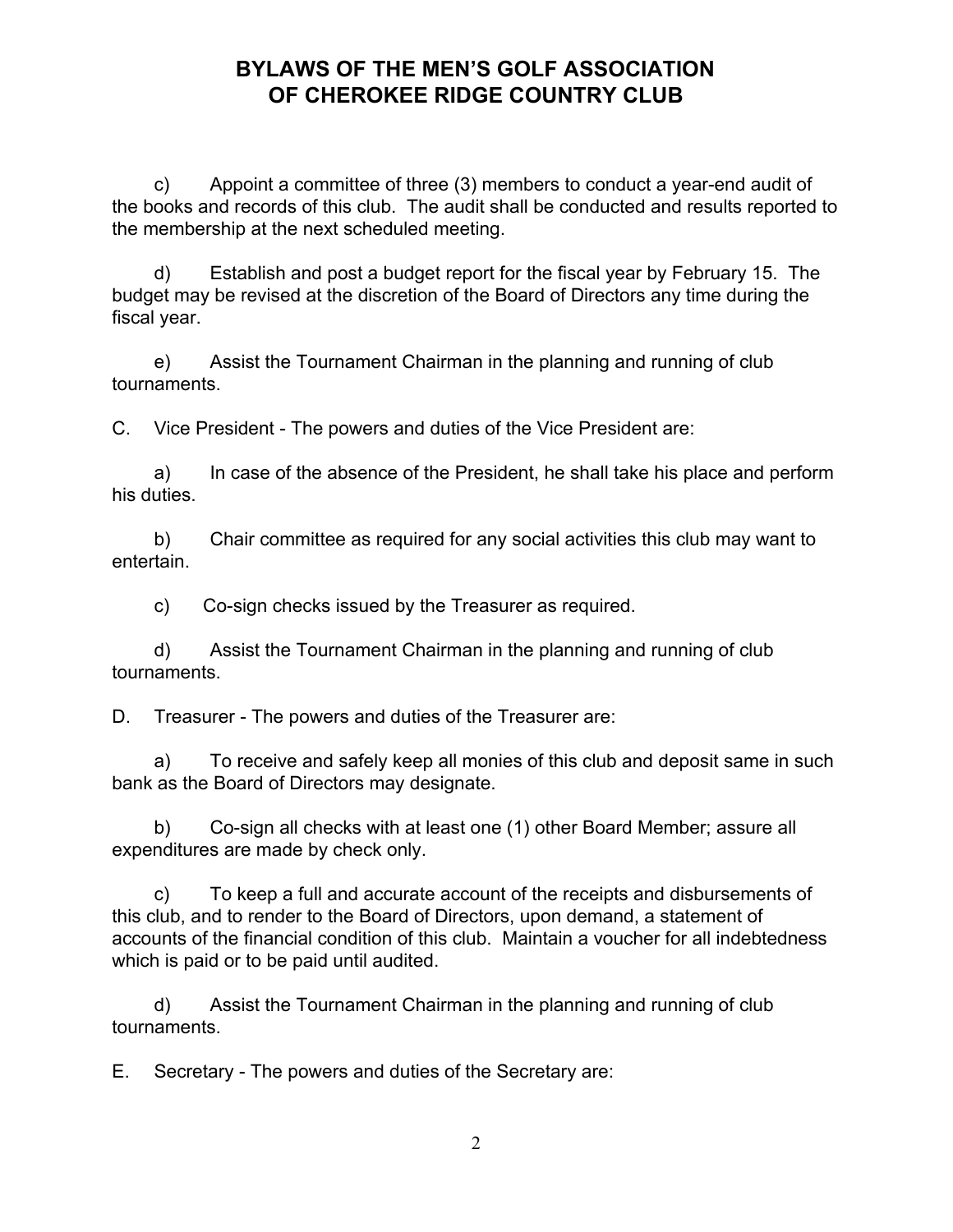a) To keep a full and complete record of club meetings. If not present, the Presiding Director will appoint a secretary pro tempore.

b) To prepare and mail such notices as required by these bylaws and which the Board of Directors deems necessary for the notification of members, and to maintain the official correspondence of this club.

c) Co-sign checks issued as required.

d) Assist the Tournament Chairman in the planning and running of club tournaments.

F. Tournament Chairman - The powers and duties of the Tournament Chairman are:

a) Arrange all tournaments, determine type and frequency as well as prize distributions with Board of Directors approval.

b) Provide all operations necessary to conduct golf tournaments. Settle all-tournament disputes. Maintain tournament records, which will include total number played, no-shows, late arrivals, receipts and expenses, and prize distribution list.

## **ARTICLE V – BOARD OF DIRECTORS**

A. There shall be a Board of Directors of eleven (11) members composed of the five officers of the Association, the immediate past president of the Association and the five committee chairmen. The Board of Directors of Cherokee Ridge Country Club may designate one of their numbers who is a member of the Association to serve as their representative on the Board of Directors of the Association.

B. The Board of Directors shall hold regular monthly meetings throughout the year, and five or more Directors shall constitute a quorum.

C. The Board of Directors shall appoint a member in good standing to fill any vacancy, which may occur in any office or on the Board of Directors.

D. The head professional of Cherokee Ridge Country Club shall be invited to actively participate in a consulting capacity without voting privileges with the Board of Directors.

## **ARTICLE VI – COMMITTEES**

The regular standing committees of the Association shall consist of the following: a Membership Committee, a Handicap Committee, a Calcutta Committee, a Greens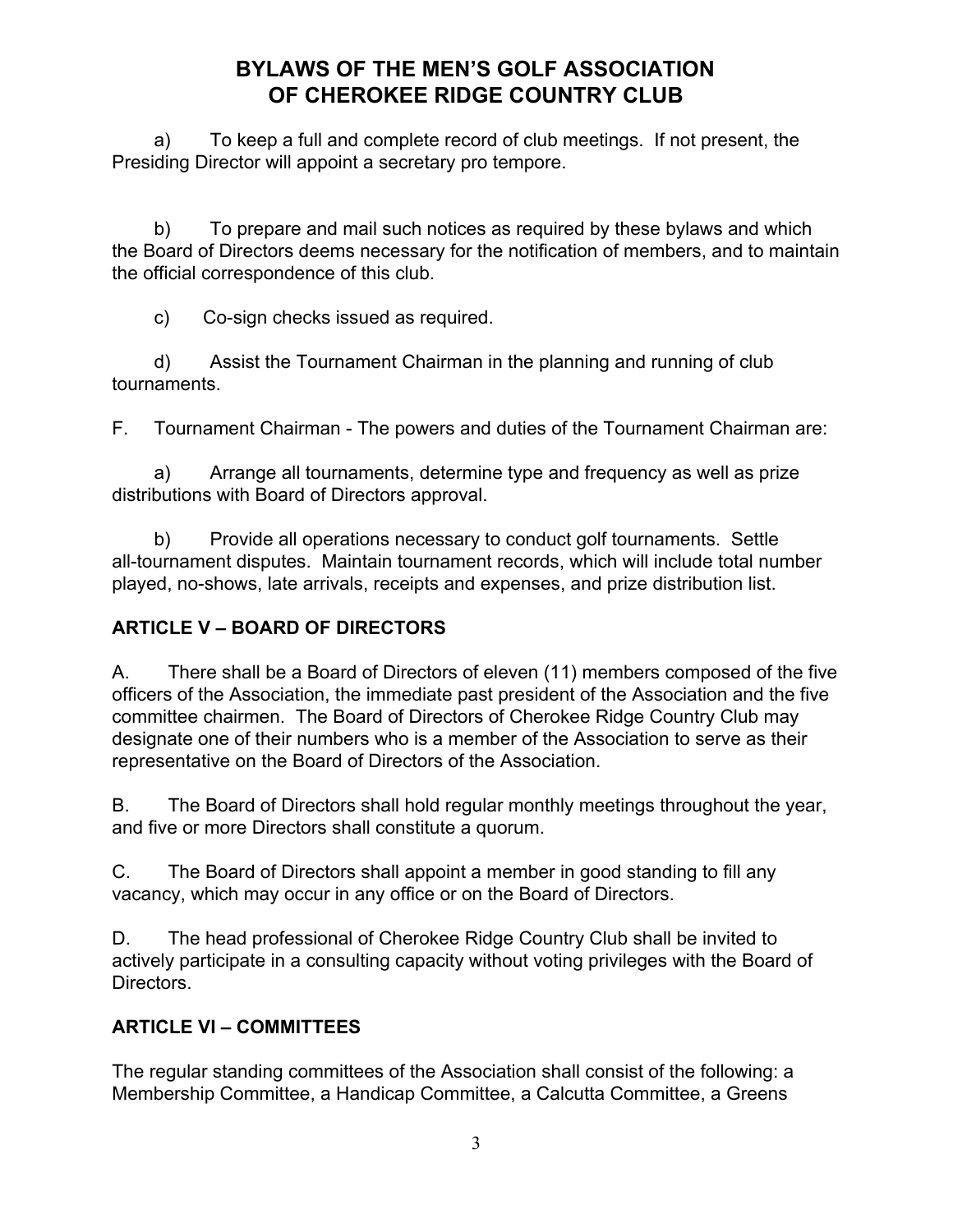Committee and a Men's League Committee. In addition to these committees, the President, with the approval of the Board of Directors, shall appoint other committees as are necessary to conduct the affairs of the Association and shall prescribe the duties and powers of such committees.

### **ARTICLE VII – MEETINGS AND ELECTION OF OFFICERS AND DIRECTORS**

A. The Association shall hold an annual meeting on the first Saturday of December for the purpose of electing Officers and Directors. The newly elected Officers and Directors shall take office on the first day of January each year and shall serve until their successors take office. Notice of the time of such meeting shall be given in writing to each member in good standing at least one week prior to the date of such meeting.

B. The Association shall hold regular meetings every month. A special meeting may be called at any time by the President of the Association and may be called at the written request of one-fourth (1/4) of the voting members of the Association. Such request must specify the purpose of the meeting, and it shall be the duty of the President to call said special meeting within twenty days of the date he is notified that one-fourth (1/4) of the voting members request a special meeting. The exact date of the annual meeting and any special meeting shall be set by the President and notice thereof shall be given in writing to each member in good standing at least one week in advance. The notice of any special meeting shall include the primary purpose or purposes for which such meeting has been called.

C. At any annual meeting, monthly or special meeting, any number of members present shall constitute a quorum.

D. A nominating committee selected by the Board of Directors shall select the names of one (1) or more members for each position on the Board of Directors. In addition to these nominations, other candidates may be nominated from the floor at the annual meeting. Voting shall be by written ballot and the nominating committee shall count such ballots. Each member in good standing who attends the annual meeting shall possess one (1) vote. Voting by proxy is expressly prohibited.

## **ARTICLE VIII – ORDER OF BUSINESS**

The order of business for any regular or special meeting shall be: Presiding Director will call the meeting to order; roll call; minutes of the last meeting shall be read; reports by the Directors, old and new business; adjournment.